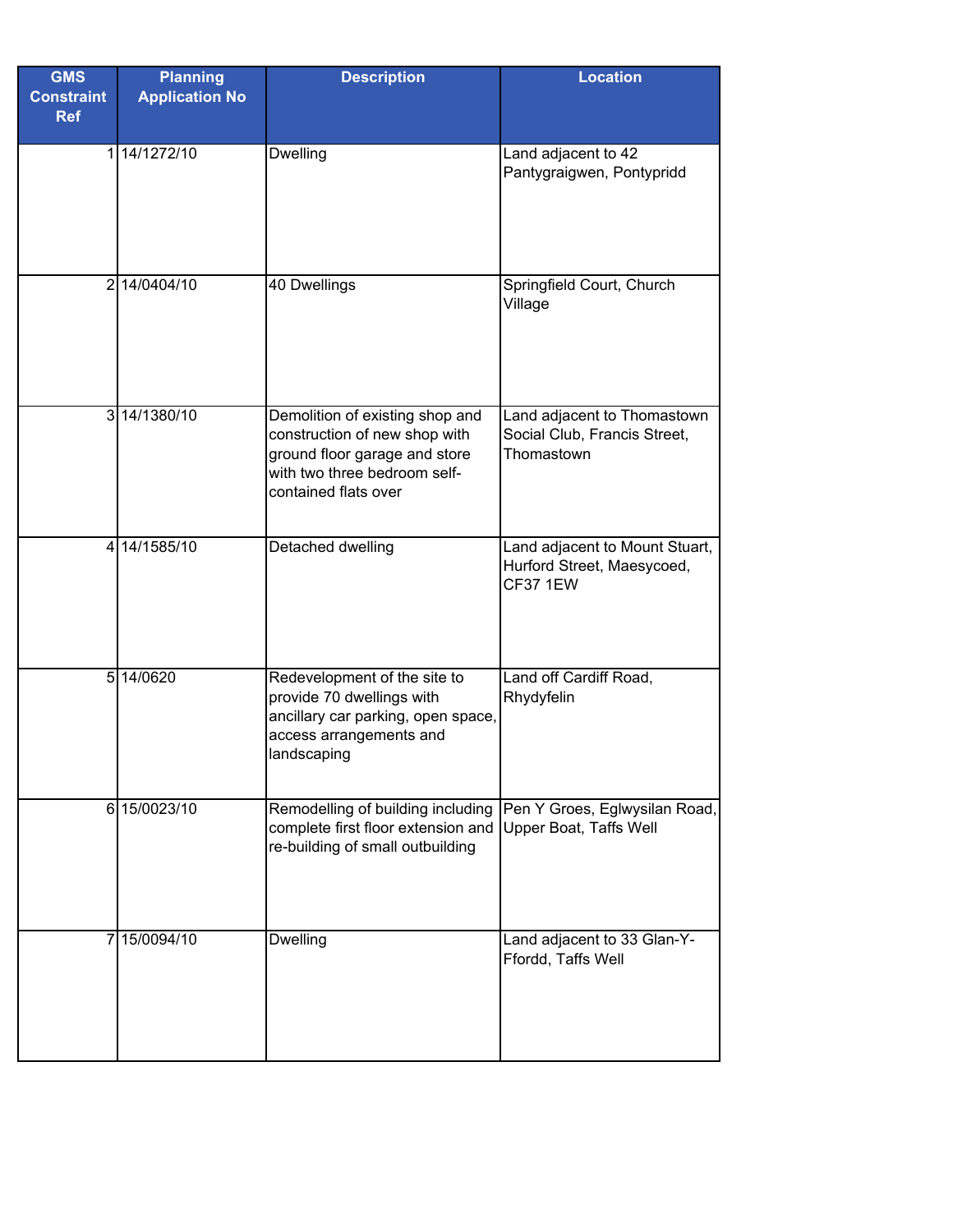|    | $8\overline{14/1386}$ | 25 homes                                                                                                         | <b>Former Glantaff Infants</b><br>School, Powys Place,<br>Rhydyfelin |
|----|-----------------------|------------------------------------------------------------------------------------------------------------------|----------------------------------------------------------------------|
|    | 9 14/1136             | Erection of two dwellings,<br>alteration of footpath route and re-Nantgarw Road, Nantgarw<br>alignment of garage | Adjacent to 20 Pine Ridge, Old                                       |
|    | 10 14/1587            | Dormer bungalow with detached<br>garage                                                                          | Land off Edmundstown Road,<br>Edmundstown                            |
| 11 | 15/0533               | <b>Bungalow Extension</b>                                                                                        | Ty Bach, Heol-y- Bwnsi, Upper<br>Boat, Taffs Well                    |
|    | 12 15/0612/10         | Two storey rear extension and<br>dormers and side single storey<br>extension                                     | Caeffynnon, Llanharry Road,<br>Llanharan                             |
|    | 13 15/0733/10         | Demolish existing building and<br>replace with convenience shop<br>and take away                                 | <b>Bryncae Shop and Post Office</b><br>Bridgend Road, Llanharan      |
|    | 14 13/1236/10         | Redevelopment of site for the<br>construction of 5 dwellings                                                     | Crown Buildings, Duffryn<br>Terrace, Tonyrefail                      |
|    | 15 15/0455/10         | Dwelling to replace existing<br>garage                                                                           | 19 Cefn Close, Glyncoch                                              |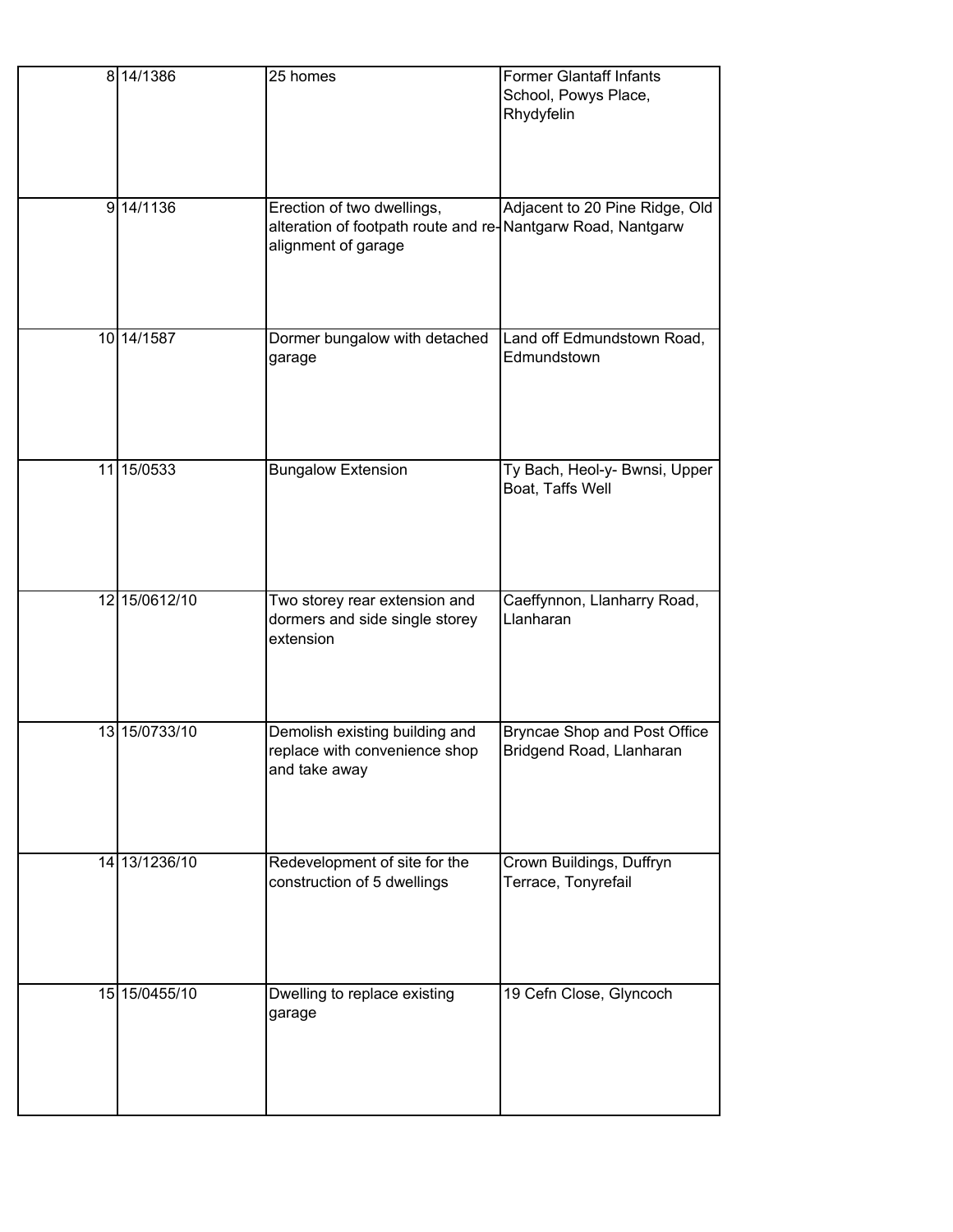|    | 16 15/0741/10 | Demolish shop and construct<br>dwelling                                                            | 2A Cardiff Road, Taffs Well                                             |
|----|---------------|----------------------------------------------------------------------------------------------------|-------------------------------------------------------------------------|
|    | 17 15/0426/10 | Bungalow                                                                                           | Bodwenarth Farm, Heol<br>Mynydd, Cilfynnydd                             |
|    | 18 15/0388/10 | two to four flats and three storey<br>extension                                                    | 26 Cardiff Road, Taffs Well                                             |
|    | 19 15/0340/10 | Change of use from a music<br>centre to a residential unit with<br>associated exterior alterations | 1 The Square, Francis Street,<br>Thomastown, CF39 8ED                   |
|    | 20 15/0636    | Two detached dwellings                                                                             | Lanelay Bungalow, Lanelay<br>Road, Talbot Green,<br>Pontyclun, CF72 8HY |
| 21 | 15/0829       | Dwelling                                                                                           | Land at Awelon, Heol Y Parc,<br>Efail Isaf                              |
|    | 22 15/1253    | <b>Dwelling and Garage</b>                                                                         | Land adjoining Heulwn<br>Deg, Rock Cottages, Graigwen,<br>Pontypridd    |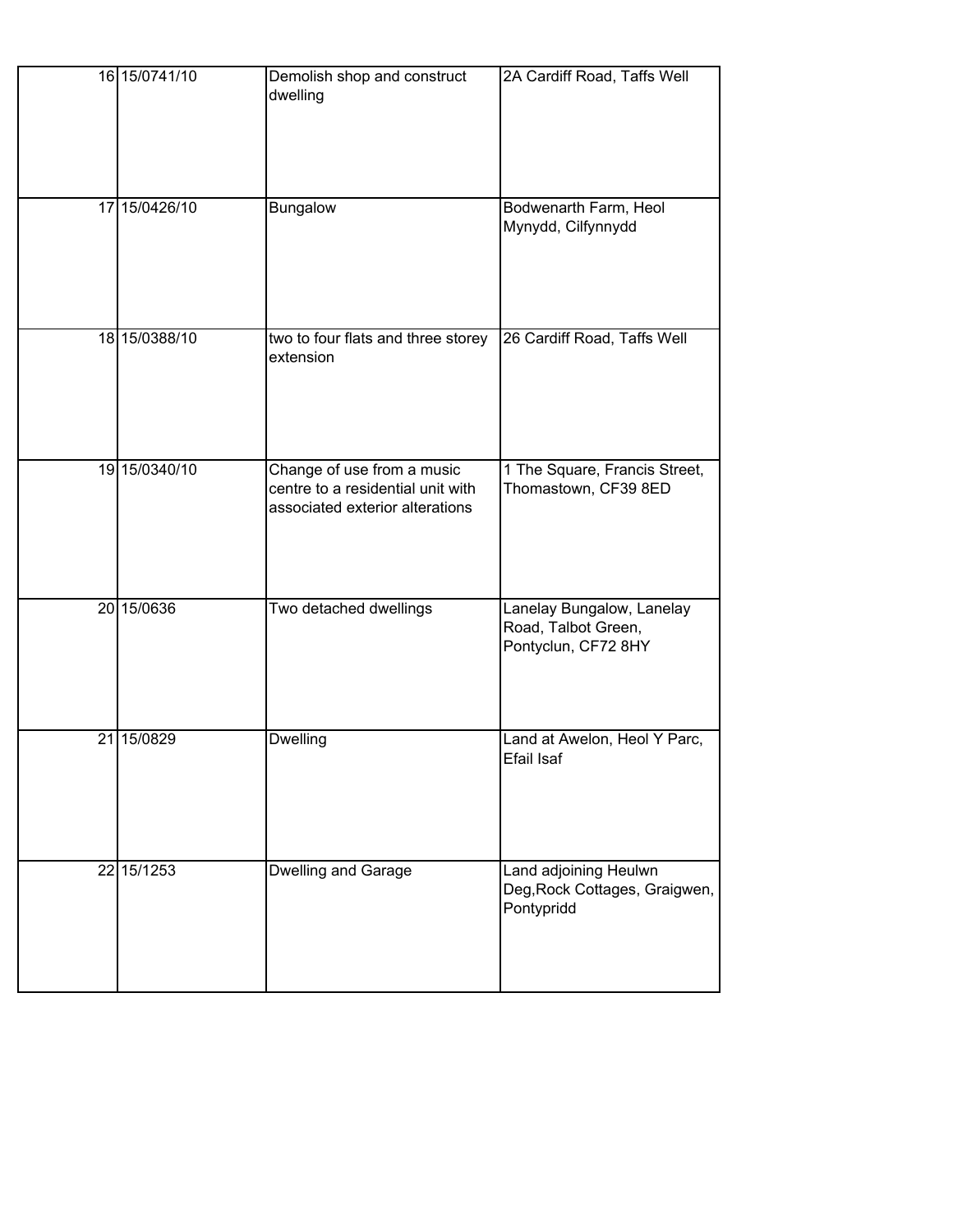| 23 15/1416 | Construction of 2 no. residential<br>walk-up flats                                                      | Land South 34 Gelli Road,<br>Llanharry                                   |
|------------|---------------------------------------------------------------------------------------------------------|--------------------------------------------------------------------------|
| 24 15/1439 | reserved matters application -<br>dwelling                                                              | Bryn Ysgol, Penrhiwfer Road,<br>Penrhiwfer                               |
| 25 15/1053 | Construction of two detached<br>dwellings and associated<br>garages                                     | Land at Doddington Place,<br>Pontypridd                                  |
| 26 15/1571 | Demolition of shed and<br>construction of garage with<br>recreational area above and<br>storage in loft | 2 Three Locks Cottages, Glan-<br>Y-Llyn, Taffs Well                      |
| 27 15/1254 | Dwelling                                                                                                | Penygroes Farm<br>Eglwysilan Road<br>Taffs Well CF15 7UU                 |
| 28 15/1543 | Variation of house type                                                                                 | Plot 4, Ty Gwyn Road, Church<br>Village                                  |
| 29 15/1616 | Dwelling                                                                                                | Land adjacent Woodland<br>Heights, Cemetery Road, Ty<br>Rhiw, Taffs Well |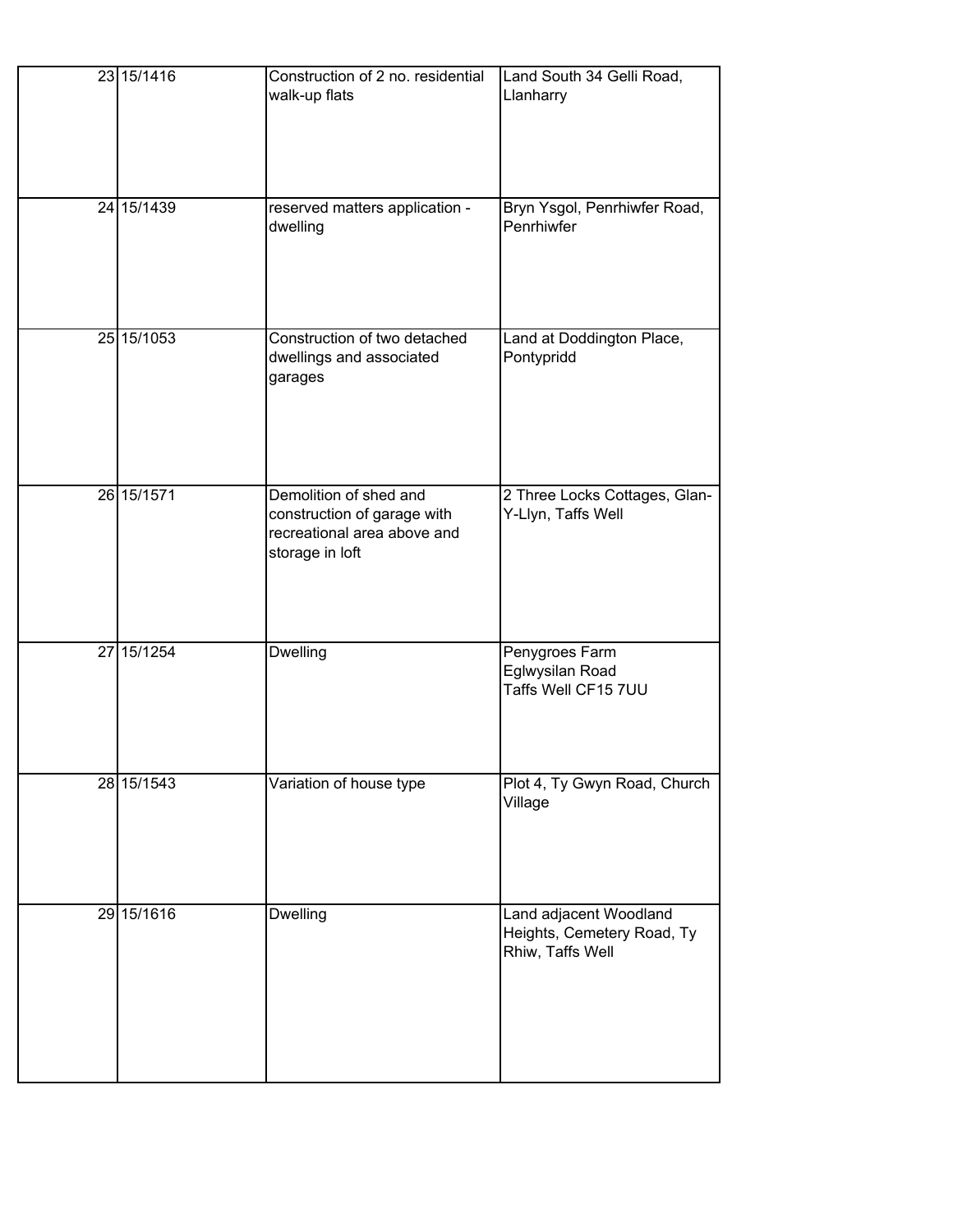| 30 16/0067 | <b>Extension - Annex</b>                                                                                                          | <b>Tregarn St Annes Court</b><br>Talygarn Pontyclun CF72 9HH                 |
|------------|-----------------------------------------------------------------------------------------------------------------------------------|------------------------------------------------------------------------------|
| 31 15/1576 | Extension                                                                                                                         | 1 Heol Y Fro Upper Church<br>Village Pontypridd, CF38 1UD                    |
| 32 15/1538 | Extension to house swimming<br>pool and leisure facilities                                                                        | Gwaun Miskin House Mill Lane<br>Brynteg Beddau CF72 8LU                      |
| 33 14/0381 | Demolition of library and<br>construction of 32 unit housing<br>scheme for older people,<br>community use and associated<br>works | Library Close and Rhydyfelin<br>Library, Library Close,<br>Rhydyfelin        |
| 34 15/0795 | Demolition of exisitng building<br>and construction of 14 affordable<br>residential dwellings                                     | Ty Gwyn, Land West Seaton<br>Street, Pontypridd                              |
| 35 15/1643 | Double storey extension and<br>detached garage                                                                                    | 13 Heol Brynhyfryd, Llantwit<br>Fardre                                       |
| 36 15/1620 | Garage, store and gym                                                                                                             | Farmhouse, Crooked Yard<br>Farm, Llantrisant Road,<br>Penycoedcae, CF37 1PY  |
| 37 13/0633 | 7 self contained apartments                                                                                                       | <b>Former Police Station between</b><br>9 and 13 Cardiff Road, Taffs<br>Well |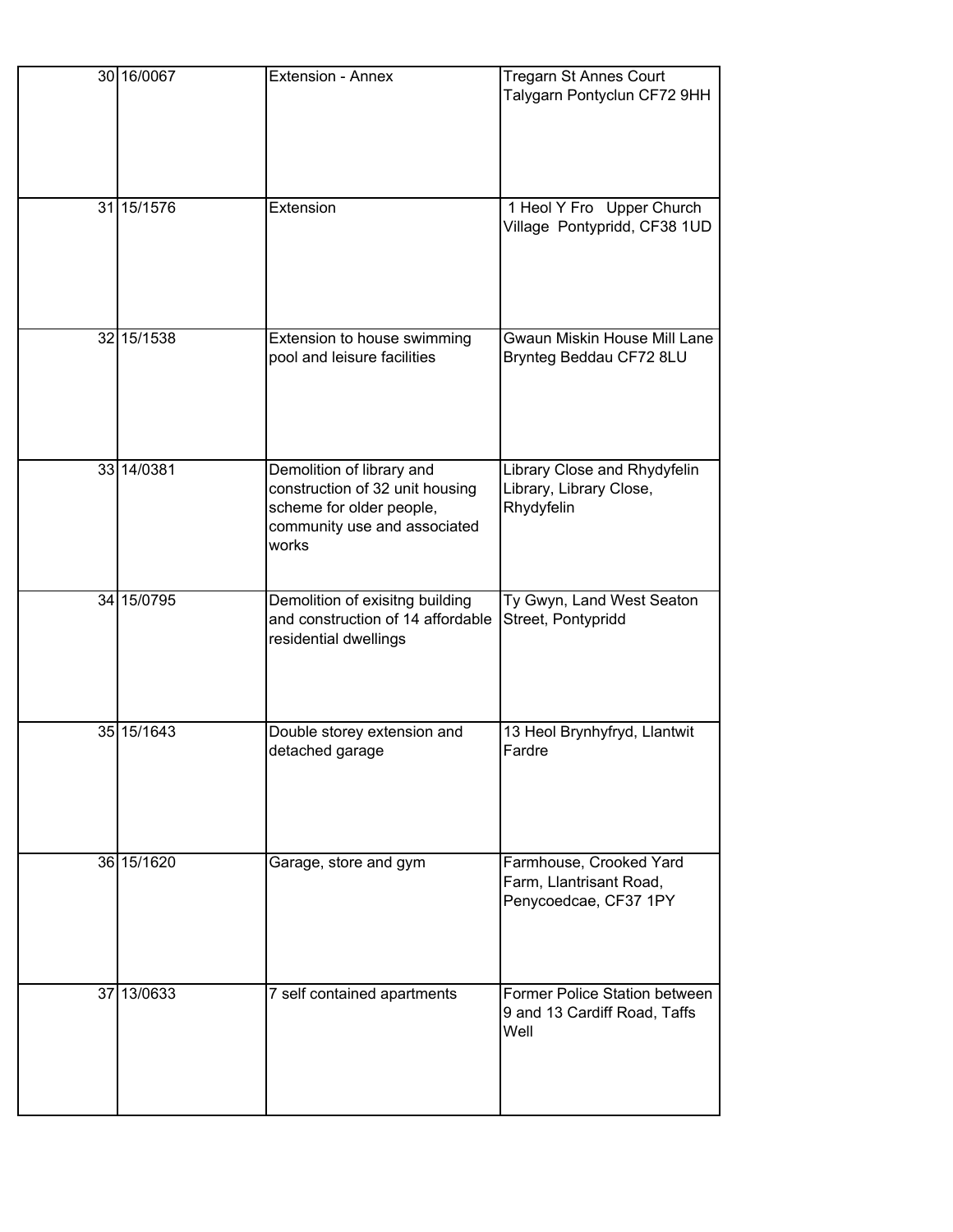| 38 15/1221 | Dwelling                                                                                                          | Adjacent to Danygraig, Main<br>Road, Tonteg                                 |
|------------|-------------------------------------------------------------------------------------------------------------------|-----------------------------------------------------------------------------|
| 39 15/0711 | 21 flats                                                                                                          | Former Coed Y Lan School,<br>Tyfica Rd, Pontypirdd                          |
| 40 15/1276 | New garden centre cafe                                                                                            | <b>What Stores Aberaman</b><br><b>Industrial Park Aberdare</b>              |
| 41 15/1611 | Remove condition 1 (appeal ref.<br>APP/L6490/C/09/2116068)<br>temporary consent to retain<br>dwelling permanently | Castellau Fach Farm,<br>Llantrisant, CF72 8LP                               |
| 42 16/0272 | Detached garages                                                                                                  | Tyn y Coed House, Tyn Y<br>Coed Road, Creigiau, Cardiff,<br><b>CF15 9NN</b> |
| 43 16/0361 | dwelling and garage                                                                                               | Plas Y Ceffyl Farm, Cefn Lane,<br>Glyncoch                                  |
| 44 15/1590 | Construction of two residential<br>dwellings and associated works                                                 | Land at 52-56 Rickards Street,<br>Pontypridd, CF37 1RE                      |
| 45 16/0236 | Partial demolition of garage and<br>creation of 1 bedroom flat                                                    | 6 Yr Allt, Llantrisant                                                      |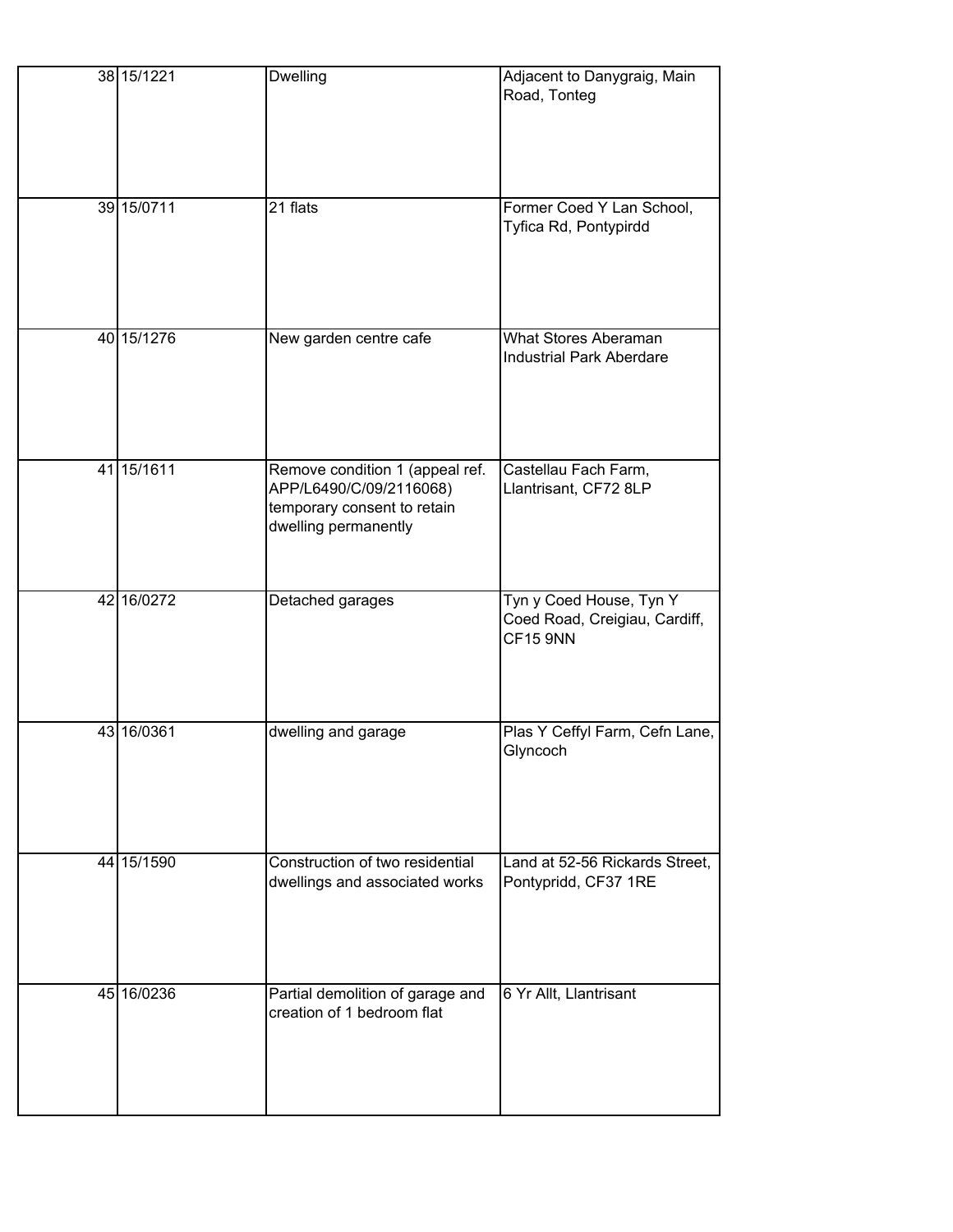| 46 16/0630    | Conversion of upper floor into 2<br>self-contained flats including two<br>stroey rear extension                    | The Mighty Cod 36 Taff Street,<br>Pontypridd, CF37 4TR                |
|---------------|--------------------------------------------------------------------------------------------------------------------|-----------------------------------------------------------------------|
| 47 16/0619    | Indoor swimming pool in building                                                                                   | Tynewydd Penygroes,<br>Eglwysilan Road, Taffs Well,<br><b>CF157UU</b> |
| 48 16/0555/10 | Three executive houses                                                                                             | Y Noddfa, Cowbridge Rd,<br>Talygarn, Pontyclun, CF72 9JU              |
| 49 16/0172    | Demolition of existing sub-<br>standard bungalow with bedroom<br>in roof and construction of new 4<br>bed dwelling | Bolson, Llantrisant Road,<br>Groes Faen, Pontyclun                    |
| 50 16/0763    | Dwelling                                                                                                           | Danygraig, Main Road, Tonteg                                          |
| 51 16/0845    | Conversion of single storey<br>bungalow to two storey dormer<br>bungalow                                           | 12 Moorland Heights, The<br>Common, Pontypridd                        |
| 52 16/0770/10 | Four detached dwellings with<br>private drive access                                                               | Ashgrove, Gyncoch                                                     |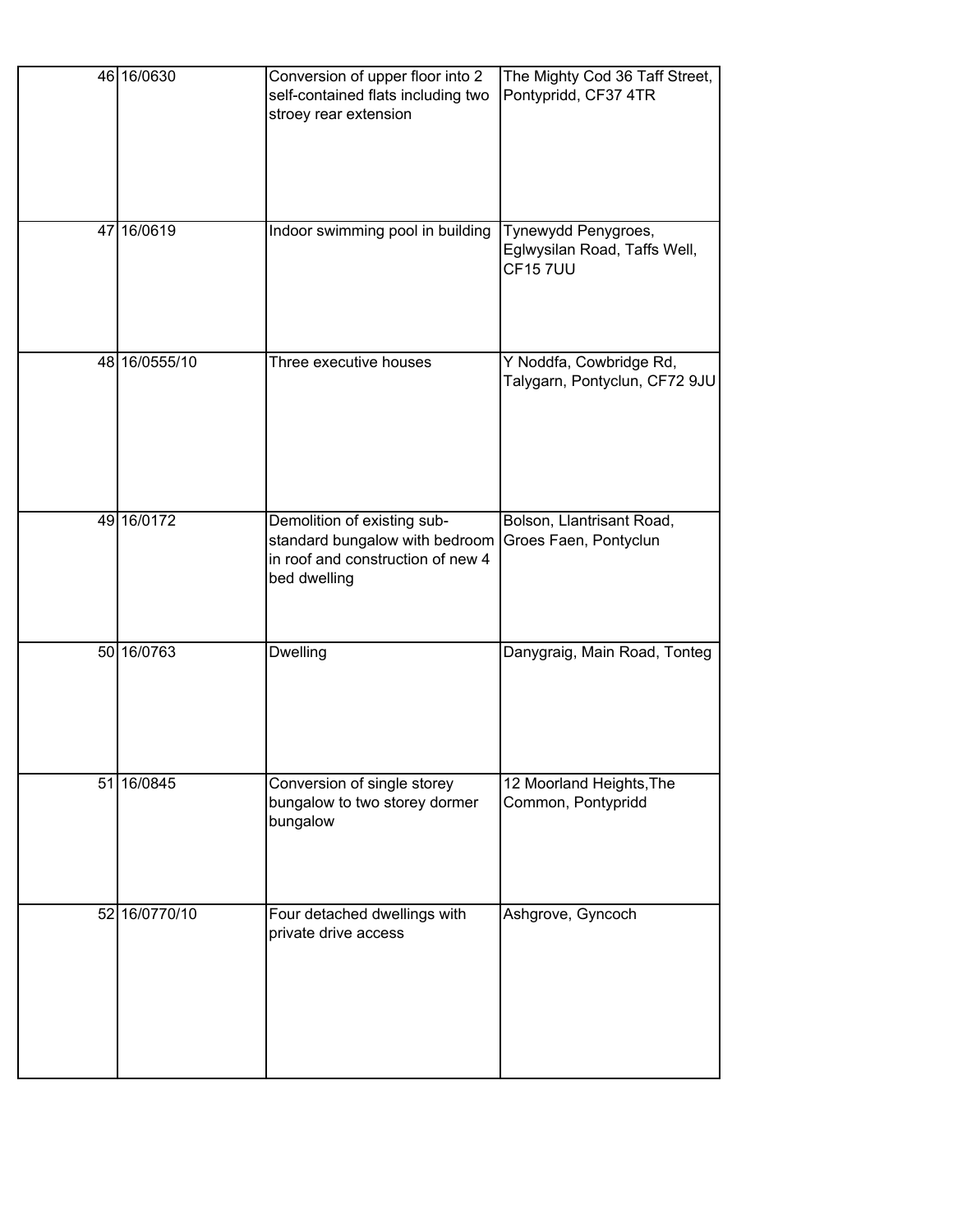| 53 16/0858/10  | Proposed 4 bedroom detached<br>dwelling with detached garage | plot 2 - Crown Buildings,<br>Duffryn Terrace, Tonyrefail |
|----------------|--------------------------------------------------------------|----------------------------------------------------------|
|                |                                                              |                                                          |
|                |                                                              |                                                          |
|                |                                                              |                                                          |
| 54 16/0936     | Three bedroom dwelling                                       | Ingleside 66 Lanelay Road,<br><b>Talbot Green</b>        |
|                |                                                              |                                                          |
|                |                                                              |                                                          |
|                |                                                              |                                                          |
| 55 16/0723/10  | Four bedroom House                                           | Rhyd Y Gofer Bungalow,<br>Bridgend Road, Llanharan,      |
|                |                                                              | <b>CF72 9RP</b>                                          |
|                |                                                              |                                                          |
|                | Demolition of church hall and                                |                                                          |
| 56 12/0367     | contruction of six dwellings                                 | Church Hall off Llys Tylcha<br>Fawr, Tonyrefail          |
|                |                                                              |                                                          |
|                |                                                              |                                                          |
| 57 16/0501     | Demolition of existing dwelling                              | Fir Tree Hollow Castell Y                                |
|                | and construction of replacement                              | Mwnws, Llanharry                                         |
|                |                                                              |                                                          |
|                | dwelling                                                     |                                                          |
|                |                                                              |                                                          |
| 58 16/1345 and | Change of use from former                                    | Tonyrefail Clinic, School                                |
| 17/0434 (69)   | health Centre to residential                                 | Street, Tonyrefail                                       |
|                |                                                              |                                                          |
|                |                                                              |                                                          |
| 59 16/1269     | Demolish garage and construct                                | 11 Cwrt Pentwyn, Llantwit                                |
|                | detached dwelling                                            | Fadre                                                    |
|                |                                                              |                                                          |
|                |                                                              |                                                          |
| 60 16/0335     | Demolish PH and erect 18                                     | Hand and Squirrel PH, 19 Ely                             |
|                | affordable apartments                                        | Valley Rd, Talbot Green                                  |
|                |                                                              |                                                          |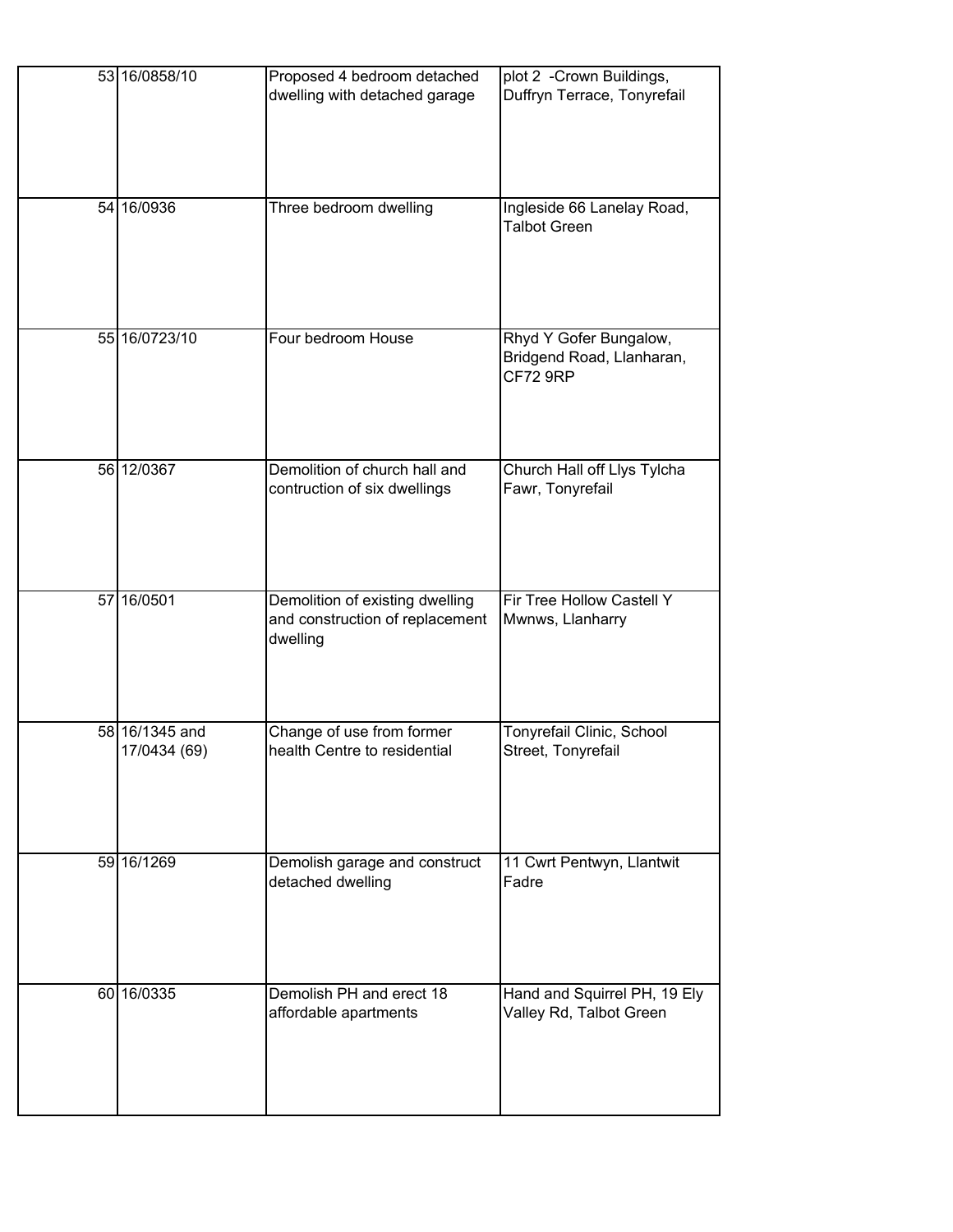| 61 16/0771/10                        | residential development, with<br>new local convenience store                                                                                                                   | Former Hirwaun Nursery<br>School, Brecon Road, Hirwaun |
|--------------------------------------|--------------------------------------------------------------------------------------------------------------------------------------------------------------------------------|--------------------------------------------------------|
| 62 16/0988/10 (allowed<br>at appeal) | Holiday Chalet on site of disused<br>barn - part of previous Glyn Taf<br>Farmyard                                                                                              | Land South of Glyn Taf<br>Farmhouse, Glyntaf           |
| 63 17/0119/10                        | <b>Rural Enterprise dwelling</b>                                                                                                                                               | Rhiw Garn Fach Farm,<br>Rhiwgarn Road, Trebanog        |
| 64 17/0259/10                        | Extension                                                                                                                                                                      | 21 Manor Hill Miskin                                   |
| 65 16/0773/10                        | Sub-divide exisitng dwelling to<br>two independant dwellings<br>including two-storey extensions<br>to rear of both properties                                                  | 19 Graig Terrace, Pontypridd                           |
| 66 16/0692/10                        | Demolish garage and construct<br>dwelling in its place including<br>demolition of single storey<br>annexe to western side of No 44<br>to provide 2 parking spaces for<br>no 44 | 44 Chapel Road, Llanharan                              |
| 67 17/0363/16                        | Landscaping (44 dwellings)                                                                                                                                                     | Gene Metals, Kingsland<br>Terrace, Treforest           |
| 68 17/0246                           | Two detached dwellings                                                                                                                                                         | Heulwen Deg, Rock Cottages,<br>Graigwen                |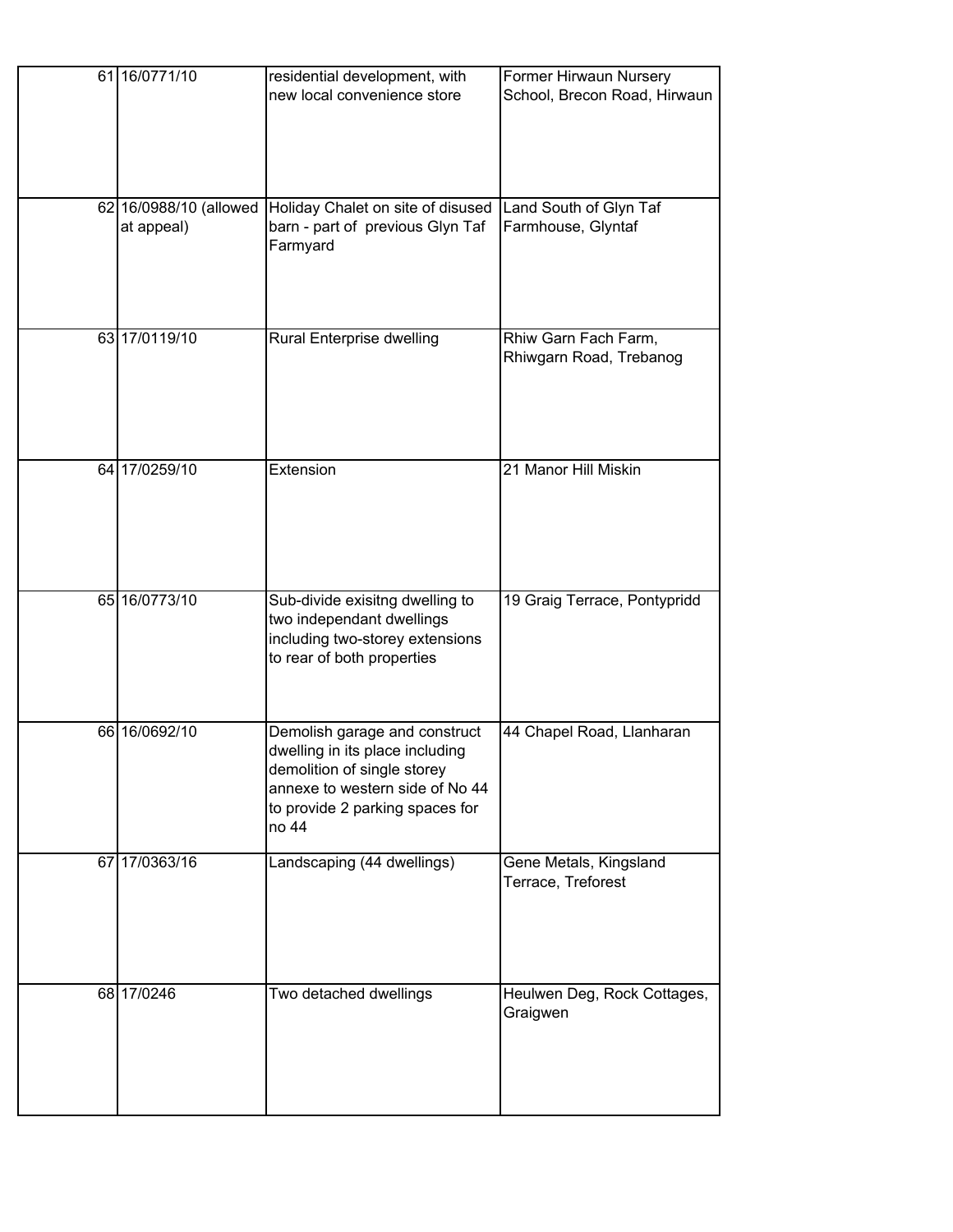| 69 17/0434/10 | COU from clinic to dwelling                                    | Tonyrefail Clinic, School<br>Street, Tonyrefail                               |
|---------------|----------------------------------------------------------------|-------------------------------------------------------------------------------|
| 70 16/0819/10 | 26 flats                                                       | Southgate Garage, cross Inn,<br>Llantrisant                                   |
| 71 16/1181/10 | Conversion, extension and COU<br>from PH to 4 student flats    | The Bridge Inn, Bridge Street,<br>Treforest, CF37 1TE                         |
| 72 17/0562    | four dwellings (phases 2a, 2b, 2c<br>and 2d and access phase 1 | Former Crown Buildings,<br>Duffryn Terrace, Tonyrefail -<br>Plot 1 (phase 2A) |
| 72 17/0562    | four dwellings (phases 2a, 2b, 2c<br>and 2d and access phase 1 | Former Crown Buildings,<br>Duffryn Terrace, Tonyrefail -<br>Plot 3 (phase 2b) |
| 72 17/0562    | four dwellings (phases 2a, 2b, 2c<br>and 2d and access phase 1 | Former Crown Buildings,<br>Duffryn Terrace, Tonyrefail -<br>Plot 4 (phase 2c) |
| 72 17/0562    | four dwellings (phases 2a, 2b, 2c<br>and 2d and access phase 1 | Former Crown Buildings,<br>Duffryn Terrace, Tonyrefail -<br>Plot 5 (phase 2d) |
| 73 17/0746    | <b>Extension - Annex</b>                                       | 7 Heol Brofiscian, Groesfaen                                                  |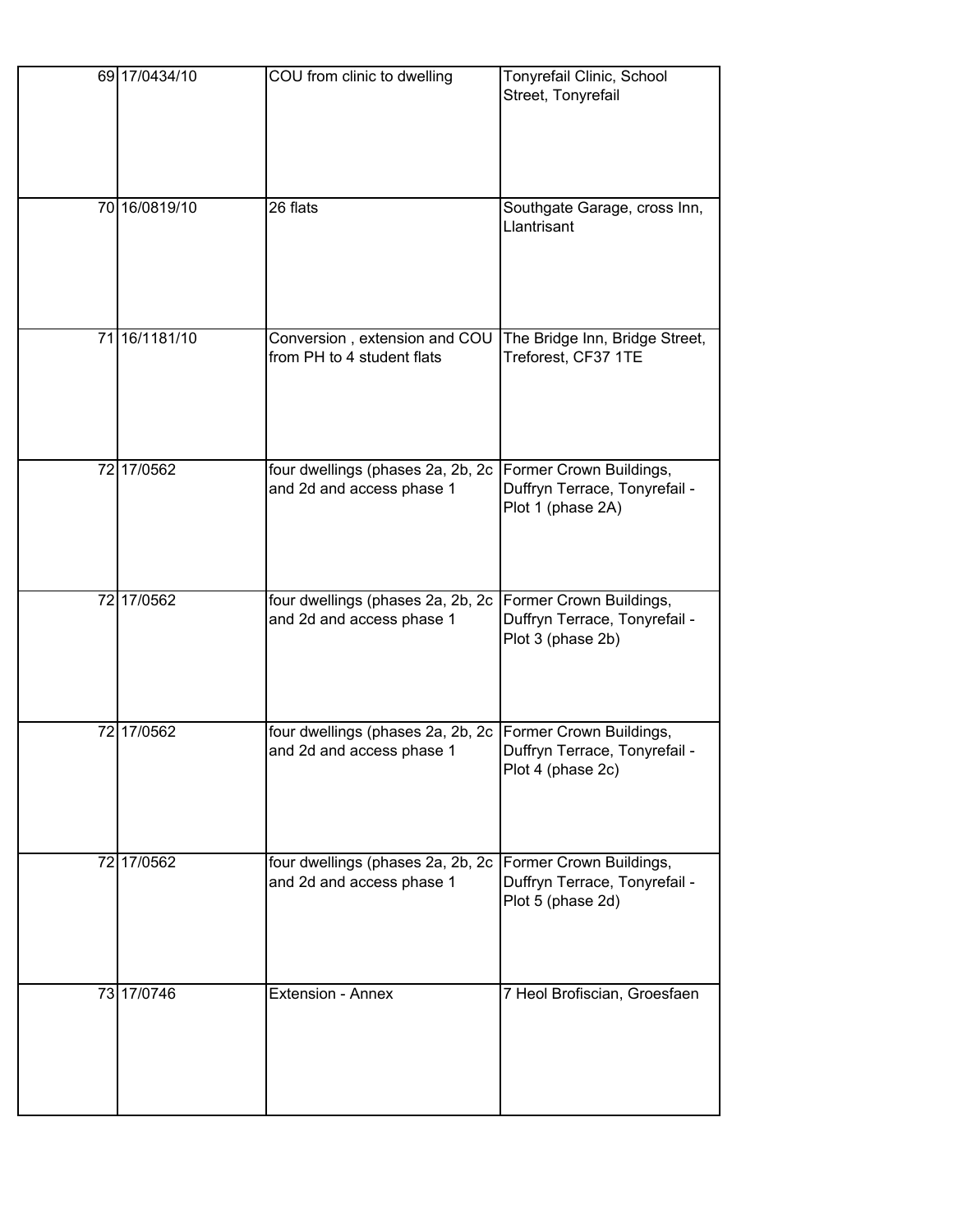| 74 16/1407/10 | Two storey side extension                    | Coed Cae Farm, Llanharry<br>Road, Llanharry                                    |
|---------------|----------------------------------------------|--------------------------------------------------------------------------------|
| 75 17/0940/10 | <b>Dwelling</b>                              | Ty Ceffyl Ddu, Glamorgan<br>Terrace, Penrhiwfer                                |
| 76 17/0102/10 | Three dwellings                              | Land at Bryngolau, Tonyrefail                                                  |
| 77 17/0635/10 | Conversion to two dwellings and<br>extension | 1 Castellau Road, Beddau                                                       |
| 78 17/1101/10 | Extension                                    | Nisa, Llantrisant Road, Llantwit<br>Fardre                                     |
| 79 17/1015/10 | Retail store                                 | Former Cresta Service Station,<br>Heol-Y-Mynydd. Hendreforgan,<br>Gilfach Goch |
| 80 17/0350/10 | Detached dwelling and garage                 | Land adjacent 16 Willow<br>Close, Beddau                                       |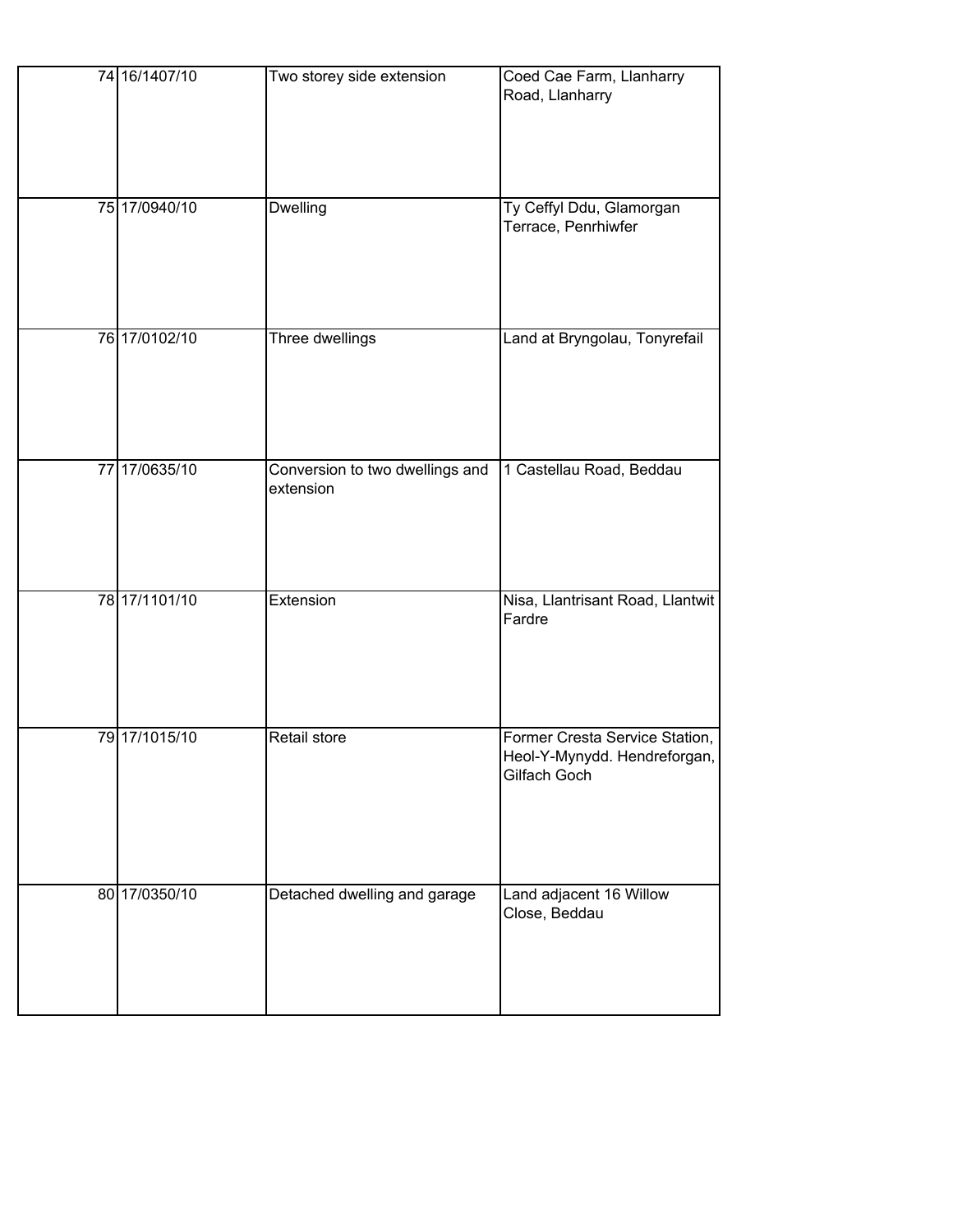| 81 17/0163/10 | Dwelling                                                                                                                                                  | Land adjacent to Trelawney,<br>Rhyd-Y-Nantm Pontyclun          |
|---------------|-----------------------------------------------------------------------------------------------------------------------------------------------------------|----------------------------------------------------------------|
| 82 16/1338/10 | Demolition of existing warehouse<br>and erection of two single storey<br>adapted flats                                                                    | Llys Joseph, Llanharry                                         |
| 83 17/1080/10 | Extension including annex                                                                                                                                 | Bryn Glas, Gellifedi Road,<br><b>Brynna</b>                    |
| 84 17/1217    | Refurbishment and rentention of<br>ground floor AI unit and erection<br>of additonal floor to create 16<br>affordable dwellings and 6<br>market dwellings | Former Marks and Spencer,<br>110-102 Taff Street<br>Pontypridd |
| 85 17/1155    | Front porch and rear extension                                                                                                                            | 26 Heol Ty Maen Upper Boat,<br>Pontypridd                      |
| 86 17/1036/10 | Construction pair of houses                                                                                                                               | Grounds Blodwen House,<br>Coedpenmaen Rd, Pontypridd           |
| 87 17/1142/16 | 7 dwellings                                                                                                                                               | Land off Gilfach Road, West<br>Trane Cemetery, Tonyrefail      |
| 88 17/0462/10 | 9 dwellings and replan of plot 37                                                                                                                         | Land North Nant Arian, Church<br>Village                       |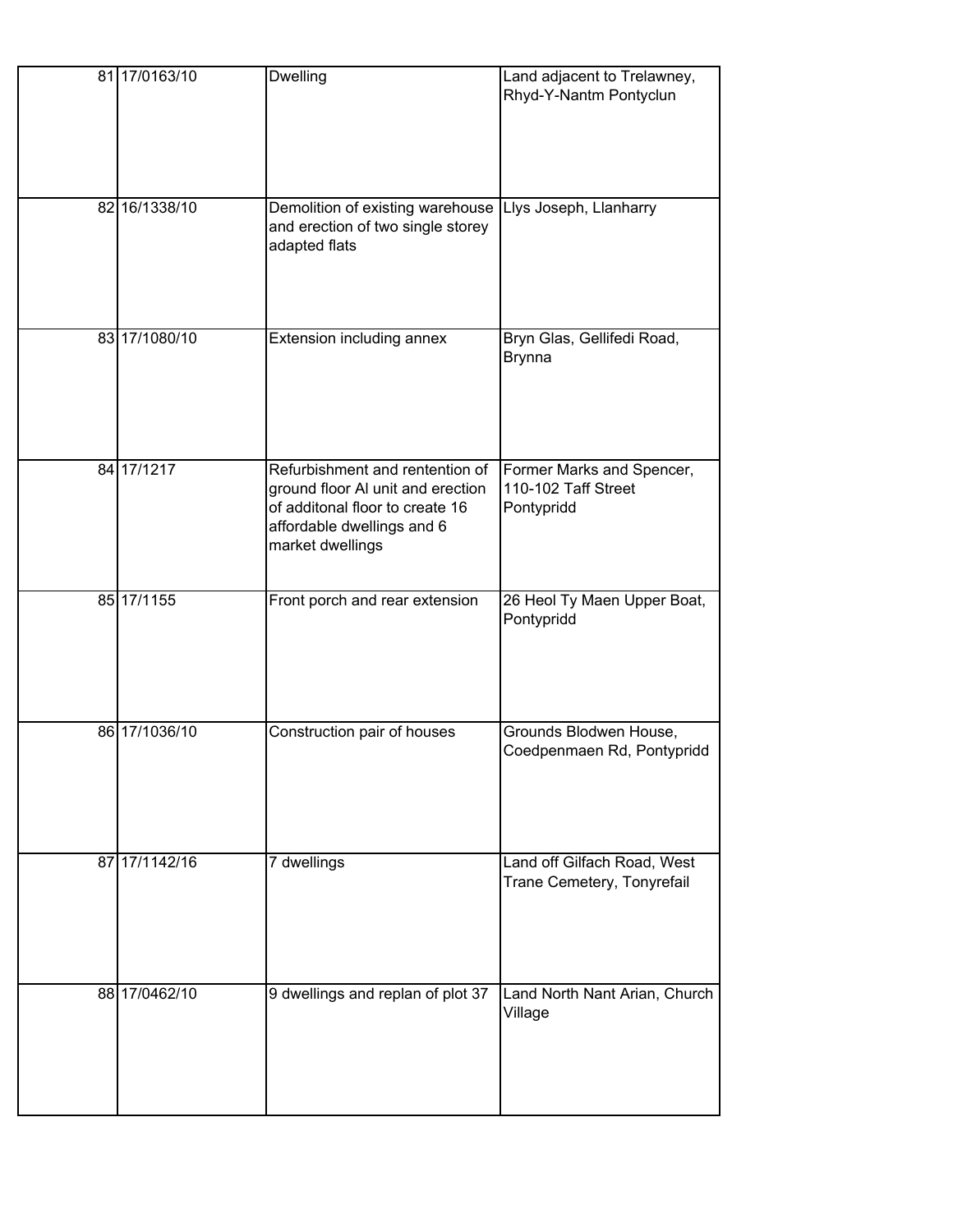| 89 17/1067/10 | Demolish fire damaged property<br>and rebuild back to previous<br>approved design | 51 Maes Ifor, Taffs Well                                         |
|---------------|-----------------------------------------------------------------------------------|------------------------------------------------------------------|
| 90 18/0060/10 | Erection of a dwelling                                                            | Land adjacent 40 Coed Isaf<br>Road, Maesycoed, Pontypridd        |
| 91 17/1338/10 | Two dwellings                                                                     | Land adjacent to 26<br>Llwynmadoc Street, Pontypridd             |
| 92 17/1359/10 | COU from D1 to 6 dwellings and<br>2-storey infill                                 | Ynysangharad Surgery, 70<br>Ynysangharad Rd, Pontypridd          |
| 93 18/0272/10 | Dwelling                                                                          | Havachat, Cardiff Rd, Mwyndy,<br>Pontyclun                       |
|               |                                                                                   |                                                                  |
| 94 18/0166/10 | 2 two storey extensions to side of Croesged House, Croedcade<br>property          | Lane, Llantwit Fardre                                            |
| 95 18/0321    | Demolition of store and erection<br>of pair semi-detached dwellings               | Former workshop and store,<br>85A penrhiwfer Road,<br>Tonyrefail |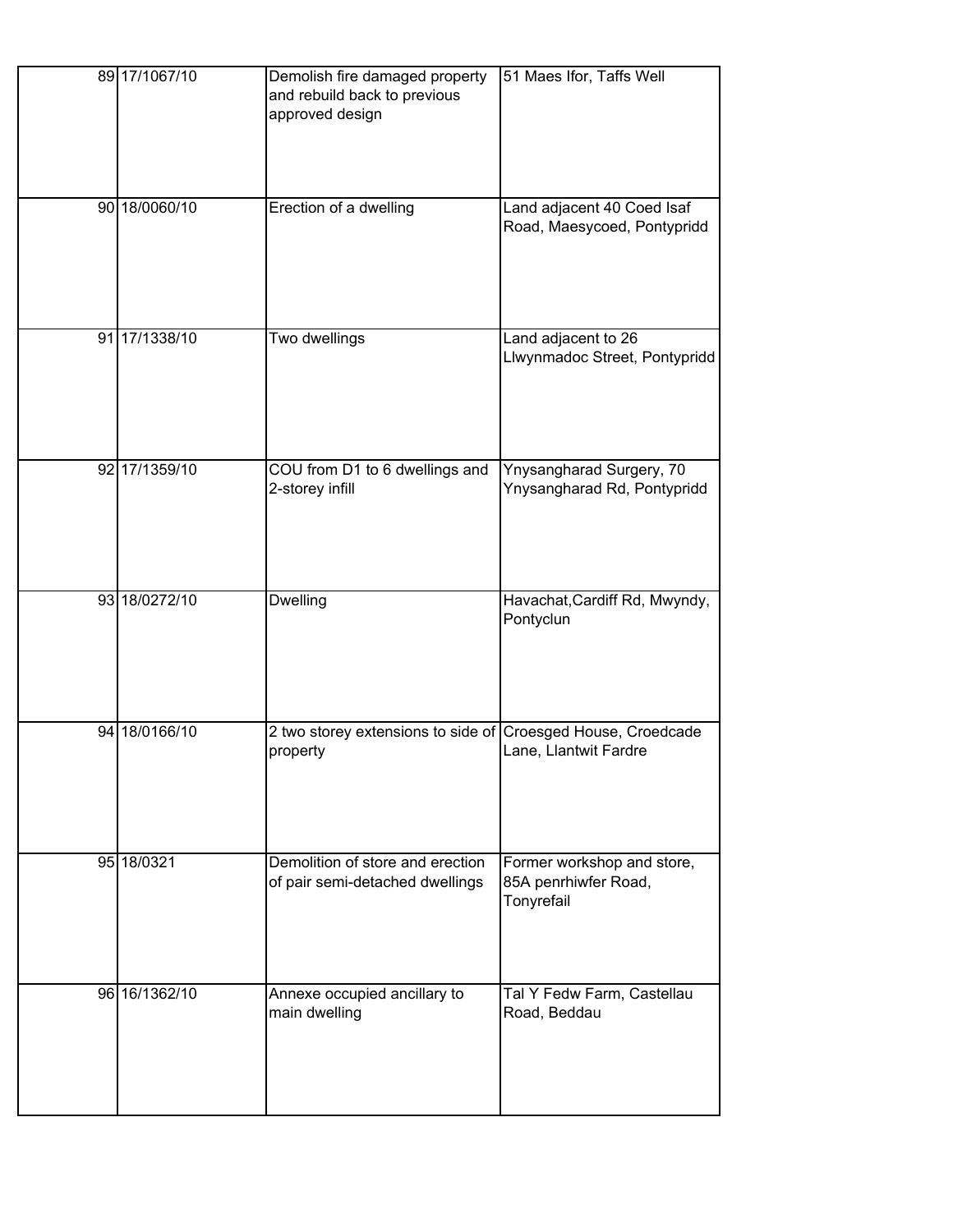| 97 16/0485     | Bungalow                                                                                              | Land opposite 7 Danygraig<br>Tce, Llanharan                |
|----------------|-------------------------------------------------------------------------------------------------------|------------------------------------------------------------|
| 98 18/0545     | Convert bungalow to dwelling                                                                          | Hillside, Llandraw Woods,<br>Maesycoed                     |
| 99 16/0753     | conversion of chapel and vestry<br>to 3 properties                                                    | Llanharri Chapel site, Addison<br>Avenue, Llanharry        |
| 100 18/0663/10 | Two storey and single sotrey<br>extension and conversion of first<br>floor to a flat                  | 5 Lionel Terrace, Rhydyfelin                               |
| 101 18/0618/10 | Demolition and construction of 6<br>apartments                                                        | Woodworking block and<br>Caretakers House, Coed Y Lan      |
| 102 16/0889/10 | Proposed 3 bed bungalow                                                                               | Panorama B, Penycoedcae<br>Road, Pontypridd                |
| 103 18/0808    | dwelling                                                                                              | Land adj 10 Dyffryn Avenue,<br>Rhydyfelin                  |
| 104 18/0067    | Demolish gospel hall and erect<br>two storey building, B1 offcie<br>ground floor and flat first floor | Place of Worship, Cardiff<br>Road, Glan-Y-Llyn, Taffs Well |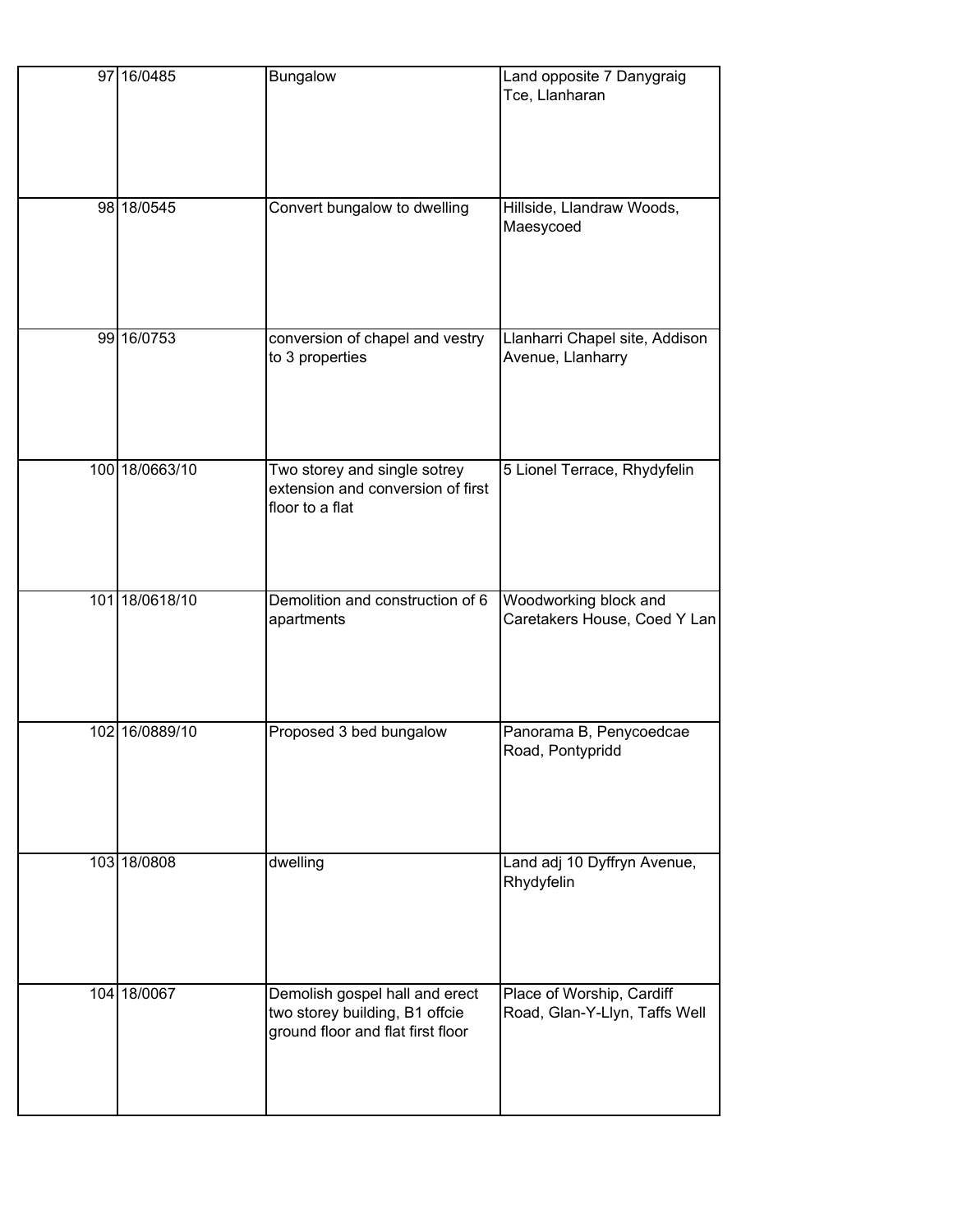| 105 18/0510/10 | Demolish exisitng buildings and<br>erection of 39 dwellings             | Innovation House, bridgend<br>Road, Lanharan                |
|----------------|-------------------------------------------------------------------------|-------------------------------------------------------------|
| 106 18/1070/10 | Dwelling and garage                                                     | Garth Isaf Farm, Efail Isaf,                                |
| 107 18/0957/10 | <b>Dwelling</b>                                                         | 33 Glan-Y-Ffordd, Taffs Well                                |
| 108 18/0222/10 | Extension with granny annexe at<br>lower ground floor                   | Otters Brook Lodge, Ivor Park,<br><b>Brynsadler</b>         |
| 109 18/0736/10 | 30 dwellings                                                            | Former Hillside site, Llantrisant<br>Road, Tonyrefail       |
| 110 17/0638/10 | <b>Dwelling</b>                                                         | Calfaria, Bridgend Road,<br>Llanharan                       |
| 111 18/1008/10 | Dwelling and garage                                                     | Hollly House, Castellau Road,<br>Beddau                     |
| 112 18/1121/10 | Demolish shed and workshop<br>and erect pair semi detached<br>dwellings | A and B Builders, 49-50<br>Edmondstown Road,<br>Edmondstown |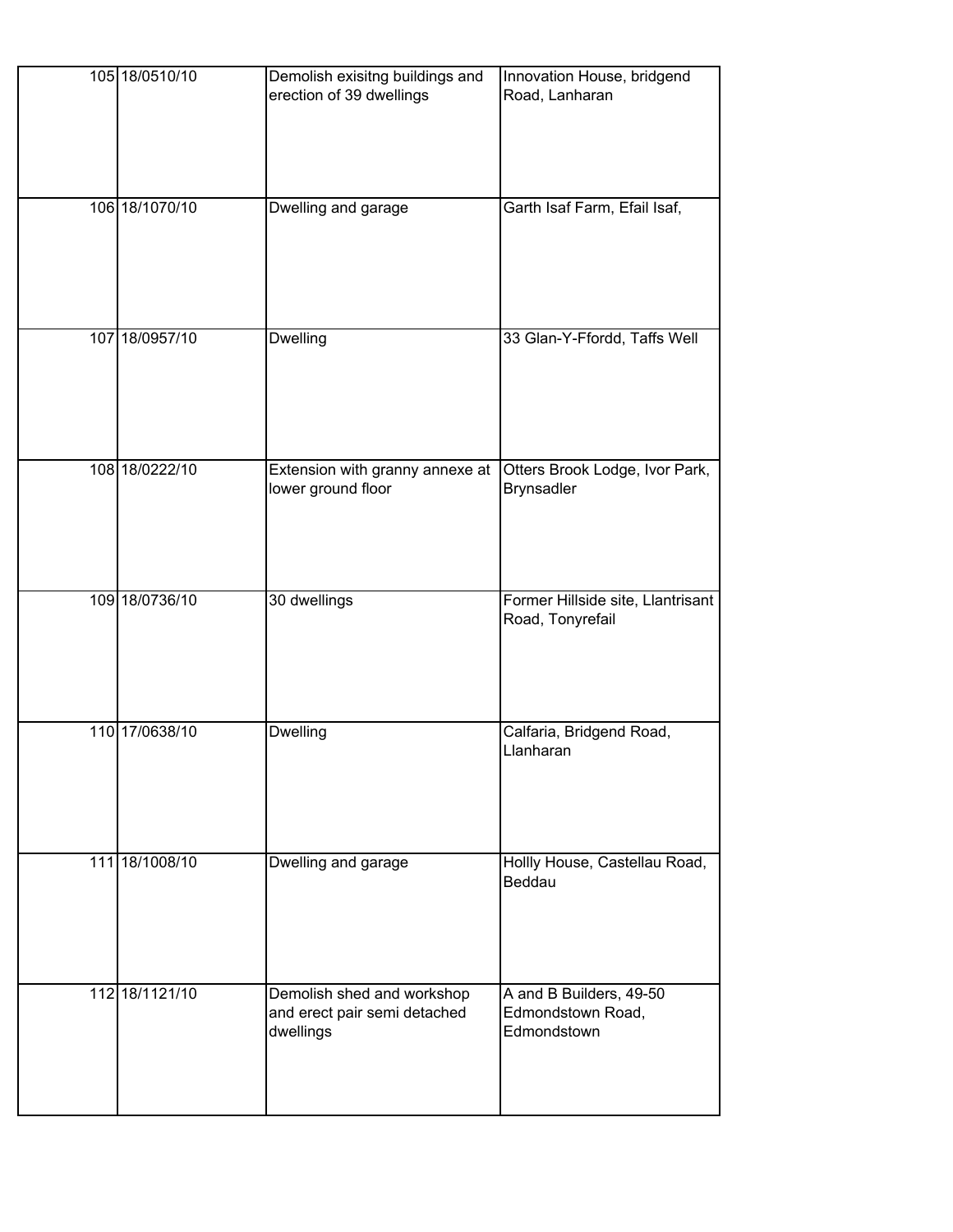|     | 113 18/0972/10 | Demolish dwelling and new<br>dwelling                                          | Nythfa, Hensol road, Miskin,<br>Pontyclun          |
|-----|----------------|--------------------------------------------------------------------------------|----------------------------------------------------|
|     | 114 18/1127/10 | New detached garage and<br>garden room                                         | Coed Y Celyn Tyla Garw<br>Pontyclun                |
|     | 115 15/0275/10 | Convert barn to single residential Trefechan Farm, Cilfynydd<br>unit           |                                                    |
|     | 116 18/0800/10 | Demolish bungalow and<br>construct new six bedroom house Brynna                | Bryn Glas, Gellifedi Road,                         |
| 117 | 18/0750/10     | Two bedroom dwelling                                                           | Land between 8 and 9 Jenkin<br>Street, Hopkinstown |
|     | 118 18/0956/10 | Demolition of exisitng<br>workshop/garage and<br>construction dwelling         | 1 Ruperra Street, Llantrisant                      |
|     | 119 18/1375/10 | Development of 60 extra<br>apartments and communal<br>facilities for over 50's | Former Magistrates Courts,<br>Union St, Pontypridd |
|     |                |                                                                                |                                                    |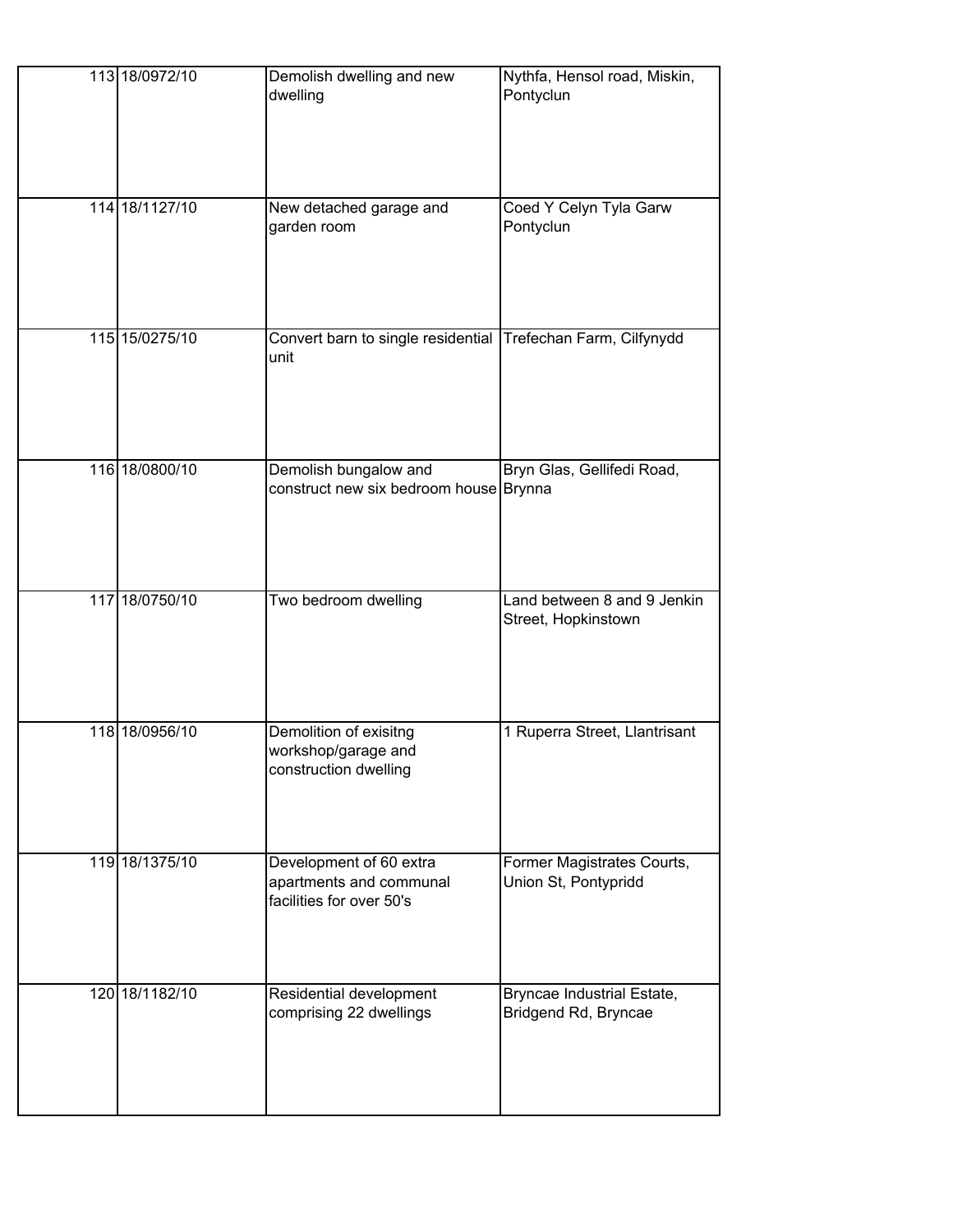| 121 18/0187/10 | Demoliton of existing building<br>and development of 15<br>apartments associated works                                                                 | Empire Garage, Lanelay<br>Road, Talbot Green                  |
|----------------|--------------------------------------------------------------------------------------------------------------------------------------------------------|---------------------------------------------------------------|
| 122 18/0334/16 | 216 dwellings                                                                                                                                          | <b>Llanilid - Reserved Matters</b><br>Phase 1                 |
| 123 17/1236/10 | Bungalow                                                                                                                                               | 21 Trenos Gardens, Llanharan                                  |
| 124 19/0424/10 | Dwelling and 7 parking spaces<br>for the Bear Inn                                                                                                      | Post Office House, Tylacoch,<br>Llanharry                     |
| 125 19/0268/10 | Demolish exisitng bungalow and<br>erect two storey dwelling                                                                                            | Pren Celyn (formerly Beggars<br>Roost) Erw Hir, Llantrisant   |
| 126 19/0013/10 | Erection of 4 dwellings                                                                                                                                | Land West Tonyrefail<br>Cemetery, Gilfach Road,<br>Tonyrefail |
| 127 18/1258/10 | Demolition of exisitng buiding<br>and erection of 35 affordable<br>resiential units, access route, car<br>parking, landscaping and<br>associated works | RCT Heddfan Buildings, Ilan<br>Ave, Rhydfelin                 |
| 128 19/0606/10 | Demolish double garage and<br>erect dwelling                                                                                                           | 18 Forest Hills Drive, Talbot<br>Green                        |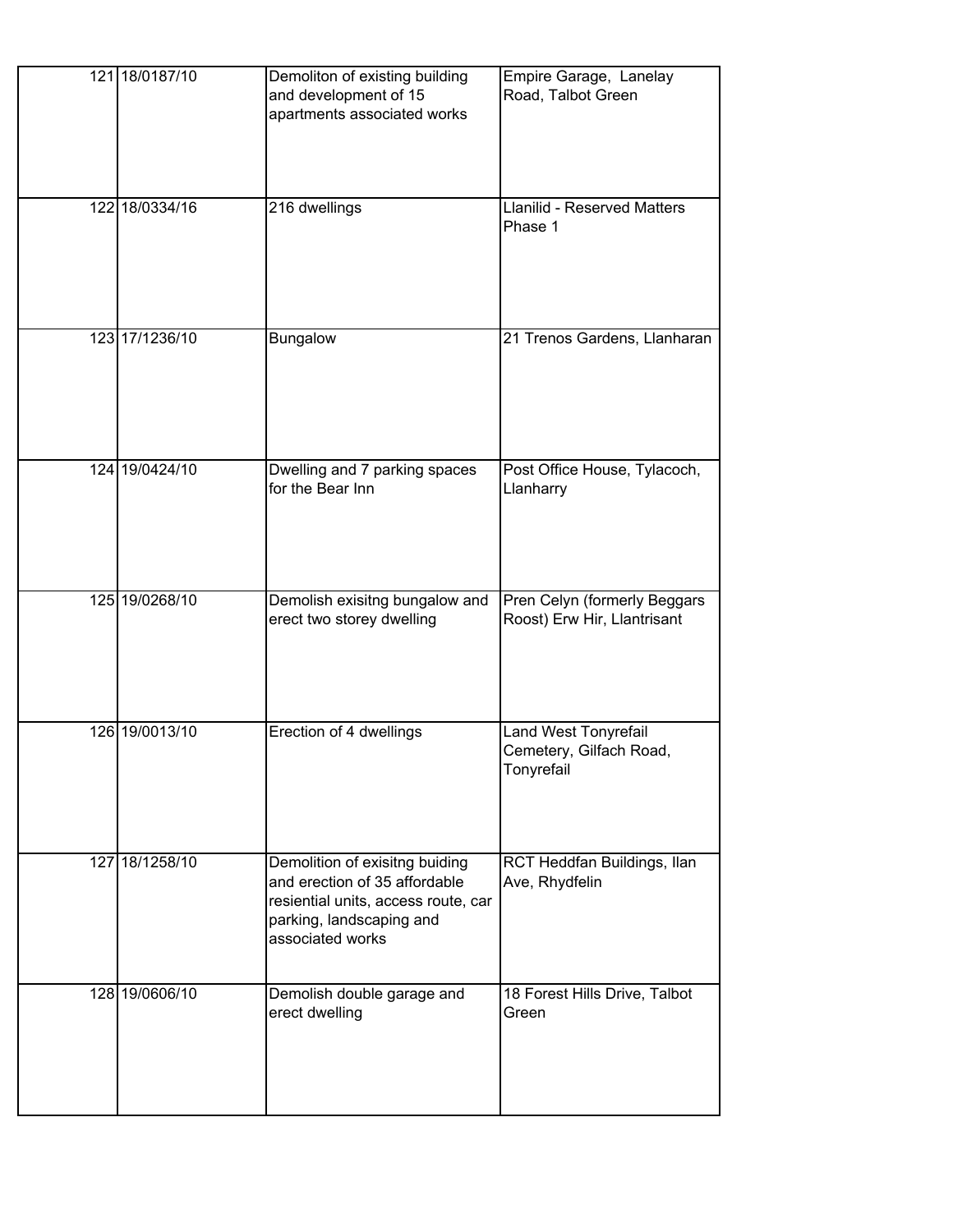| 129 18/0313/10 | Two class A1 (retail) units and<br>three class A3 (food and drink)<br>units etc.                                                                            | Land East Mill Street,<br>Tonyrefail                                         |
|----------------|-------------------------------------------------------------------------------------------------------------------------------------------------------------|------------------------------------------------------------------------------|
| 130 19/0096/10 | Annex building (extension)                                                                                                                                  | Mwyndy House, Heol Miskin,<br>Mwyndy, Pontyclun, CF72 8PN                    |
| 131 18/1411/10 | COU to 14 flats, constrcution of<br>3 houses and 1 bungalow                                                                                                 | <b>Former Llantrisant Welsh</b><br>Primary School, School St,<br>Llantrisant |
| 132 18/1060/10 | Demoliton of ruined chapel<br>building and erection of 6 2-bed<br>flats, 1 1-bed penthouse flat, car<br>park and relocate gravestones to<br>perimeter walls | Capel Y Ton, 3 High Street,<br>Tonyrefail                                    |
| 133 18/1401/10 | Demolish building and erect 22<br>affordable homes                                                                                                          | The Patch, Llanharry                                                         |
| 134 19/0725/10 | Single storey side extension with<br>dormer to side                                                                                                         | Ty Uchaf, Mynydd Coedbychan<br>Rd, Brynna                                    |
| 135 19/1036/10 | Bungalow                                                                                                                                                    | 71 Southgate Avenue,<br>Llantrisant                                          |
| 136 19/1140/10 | Dwelling with basement garage                                                                                                                               | 1 Orchard Avenue, Glyncoch,<br><b>CF37 3BB</b>                               |